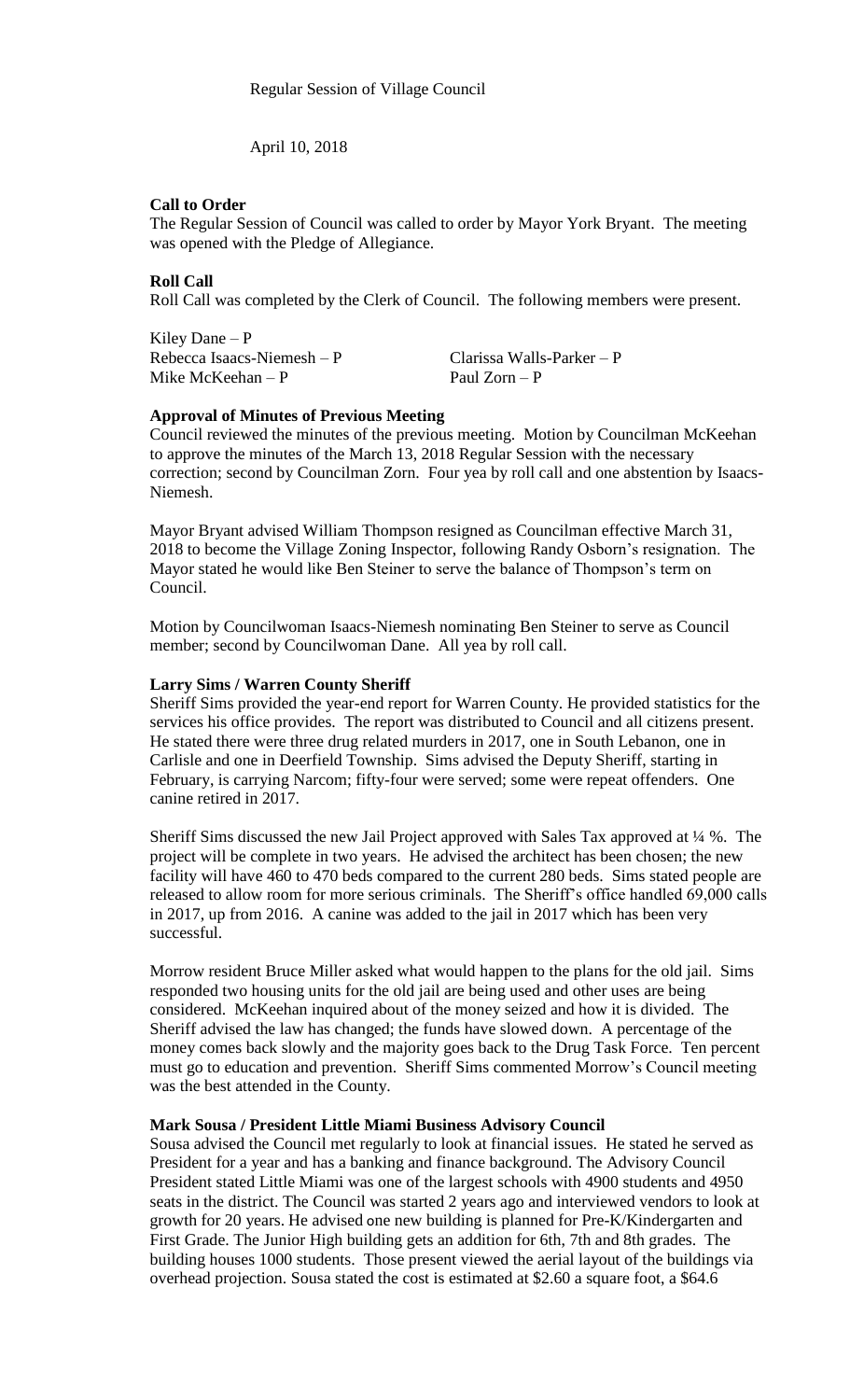#### April 11, 2018

million project collected over a 7 year period. *What are we getting from the State,* Sousa asked? He advised Morrow won't get tapped for 3 years, ELPP reimbursement. Little Miami School District is 35th in the State for median income. Among the challenges for 2018-19, Art classes will need to give up their classroom, Music will come to students on a cart and 8th graders may be split, some to the high school, etc. Slides were provided to illustrate recent issues. Sousa stated the Bond was down this year; he discussed each slide to compare the growth impact, 35% of assessed value over 5 years. He discussed the local impact. Sousa advised *we feel it is important to have a school in Morrow behind the existing Salem Elementary*. The existing school would become an Intermediate School.

The Mayor asked *what if the School Board changes its mind*. Sousa responded we will need the community to back it. We are at step one. Randy Haas advised it's returned to the voter to approve the Bond Levy. He stated everything is out, architect's plan and costs. Before any other decisions are made, we must come to the voter/community. Sousa stated we will co-fund. McKeekan stated Little Miami is one of the largest in the State and should carry clout. In 5 years, the District will be at 5,000. Randy Haas advised we must accept the children; the State has a cap. McKeehan asked why the Sales Tax can't be increased to add to the homeowner's tax expense. Sousa suggested owners contact their politicians to give voice to the situation. Randy Haas stated there are two issues, the political climate's will to change, the support is not there; and only a portion out of every dollar that goes to the State, 26 cents or so, comes back. The cost, at 17%, is lowest in the State per child. Sousa quoted the Governor's stance on funding. Bobbie Bright asked residents to write a letter to their politician. Luanne Cain asked the School Board to provide a generic letter for citizens. Mr. Shump commented. The District's operating budget is the greater of the two. Bond Millage at  $\frac{1}{2}$ % earnings tax will allow us to grow.

Jessie McKeehan commented on property tax. Bruce Miller requested an update on the building on Route 22 and 3. Sousa stated vendors estimated \$7-8 Million in value, \$140- \$150 a square foot. The building is 100 years old. Three million dollars was the sale price, but the property was up for auction. The Studio is occupying  $\frac{1}{2}$  of the building; rent will pay for the building with additional people moving into it.

Solicitor Kasper performed the swearing in of Councilman Ben Steiner.

#### **Shawn Campbell / Jones Warner Consultants Inc.**

Campbell reported Smith Corporation of Cincinnati, Ohio was the lowest bidder, coming in under Danis Corporation. The contract will be recommended at the May 8th Council Meeting. He also reported on the curve at Morrow Blackhawk Road. He stated the eroding bank was getting closer to the resident's driveway. Campbell stated the road was closed 2 weeks ago; we have lost one more underpinning. Campbell stated he contacted a geotechnical sub-surface firm out of Cincinnati. They provided a \$6750 proposal to drill corners, analyze soil and make recommendations. We want to continue sub surface investigation, checking easement, etc. Teracon recommends approval of a study for the curve. The Blackhawk Road drainage issues are coming from the Woodlands. They started on the tension pond and didn't complete it. Campbell provided a drawing of the Pond and illustrated water not being captured. He advised he met with the developer and insisted they address the drainage issues. Campbell stated the outfalls were cleaned out 5 to 6 years ago. He met with Mr. Allen's son-in-law and walked the Morrow Blackhawk site; the pond was to be dammed up. Campbell verified on 4/11/18 they had begun the process. It is to be completed as it was designed. Campbell brought the drawings; he referred to the PUD, stating when they reached 150 homes, they were to do improvements.

Starting 4/12/18, one lane of Blackhawk Road will be closed to traffic, redeveloping the drainage swell with 5 culvert crossings and putting down stone. Once the pond is completed, the problem will go away. Campbell advised the culverts will be at the developments expense. Work was slated to begin today, pond, berm, rip rap stone, etc. He thanked Mike Hanna of Public Works for the work he has done, photos, contacts; he stated Hanna filled pot holes that day. Campbell advised Mr. Dan Fisher would come to the May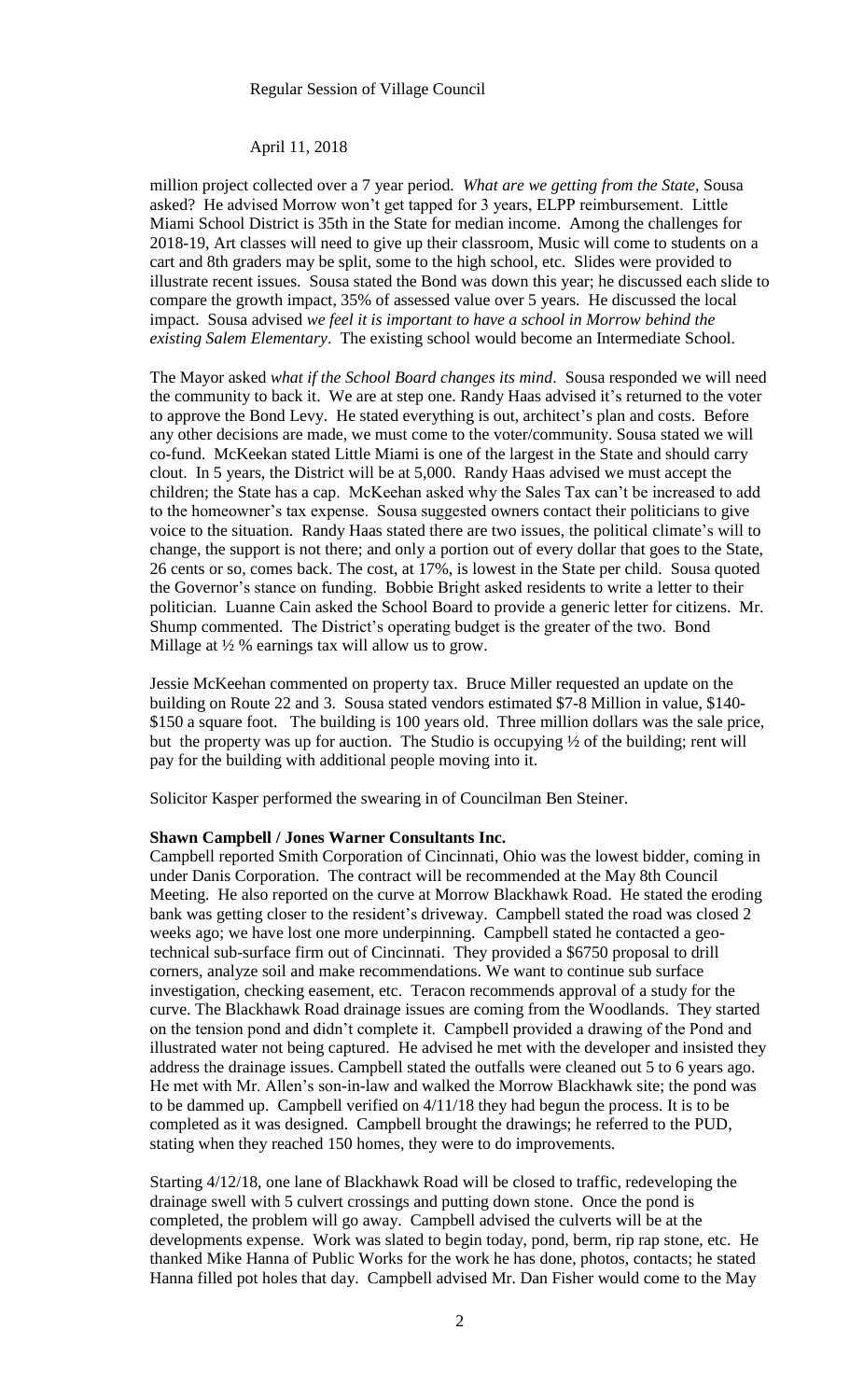### April 11, 2018

meeting. He has fault with the contractor. When work is complete, Mike will advise. Campbell requested authorization for the \$6750 subsurface investigation; Teracon will need 30 to 45 days to do the work. The road would be closed for safety. Kaspar commented. Councilwoman Isaacs-Niemesh asked if it would come out of Fund 2011. Police Chief Kilburn asked questions regarding the investigation costs. Campbell responded. Kilburn commented do we have the money to fix the road. McKeehan advised the testing must be done first. Campbell stated he grant dollars are available; \$70,000 local share is required. The project is \$300,000. Blanton gave the cost for 1 ½ inches of pipe. Shawn stated costs at \$12 a square yard. Kilburn expressed his dissatisfaction with a study. Poe expressed his concern. Shawn Campbell advised it would cost \$35K for the design, etc. if the grant was approved. Poe stated he was told a \$700,000 grant was re-appropriated from the Bike Trail. He stated Hensley owns some of the acreage. Campbell advised as professional engineers, we must give you the best recommendation. Jesse McKeehan commented the only alternative is to move it over. Money is needed. Councilwoman Dane asked a question regarding the study. Campbell responded, describing the process. The Mayor stated water will continue to erode the area. Isaacs-Niemesh commented. Dane asked about the funds. Resident Jim Frederick commented. A second citizen commented. Kilburn stated thank you to Jones Warner for work done over last few days.

#### **Judy Neal / Tree Board**

Neal advised the State Awards Ceremony was scheduled for April 20th. April 27th at 2pm will be the Arbor Day planting for Morrow; the committee wished to plant a tree at the Depot by the Caboose. The Mayor advised there were cinder ash/ants there and it is hard to get trees to grow. Bruce Miller stated there is no dirt there, all cinder. The Mayor suggested the right corner near the lumber company for planting. Isaacs-Niemesh stated plant the tree. Neal advised a Council member is required at the ceremony. The question was asked how Morrow got the award. Neal responded Fiscal Officer Powell worked diligently with the State. She asked Councilman Zorn to be present at the tree planting and stated the Mayor needed to also be present to sign the document. Neal stated Barbara Thompson and Agnes McIntosh donated trees for planting. She asked for the names of those who would like trees. Neal advised a few shingles are missing from the Gazebo next to the Municipal Building. The Mayor asked about the cost to repair. McKeehan responded.

### **Reports / Legislation from Village Officials**

Reports provided to Council included Mayor's Court Report and Bank Reconciliation, Village Fiscal Revenue Status by Fund Summary, Bank Reconciliation and Disbursements.

Mayor Bryant recommended Caroline Whitacre for the position of Village Administrator. He advised the position would be part-time for a salary of \$20,000 with no benefits. He stated she is willing to accept the position.

Motion by Issacs-Niemesh to hire Caroline Whitacre as Village Administrator; second by Councilwoman Walls-Parker. All yea by roll call.

Councilman Steiner thanked the Mayor and Council members for inviting him back to serve the Village. Walls-Parker advised the resident on Swigart Road requested a street sign; deliveries, etc. are a problem. The Mayor stated it is a dead-end; we don't own the road according to the map. McKeehan deferred the matter to the new Administrator to get a sign. Zorn stated you can get street/house numbers at the Fire Department.

Zorn questioned the cost of Blackhawk Road. He stated the Nelson's are impacted; they asked for permission to fix it themselves. He brought up the need for a crosswalk sign at the Plaza. The Fiscal Officer advised the crosswalk was discussed with ODOT and Engineering. Campbell commented on the State and safety regulations.

Councilman McKeehan discussed banners for light posts/poles for the Village. He estimated 22 to 30 would be needed at a cost of \$100. He recommended a banner for every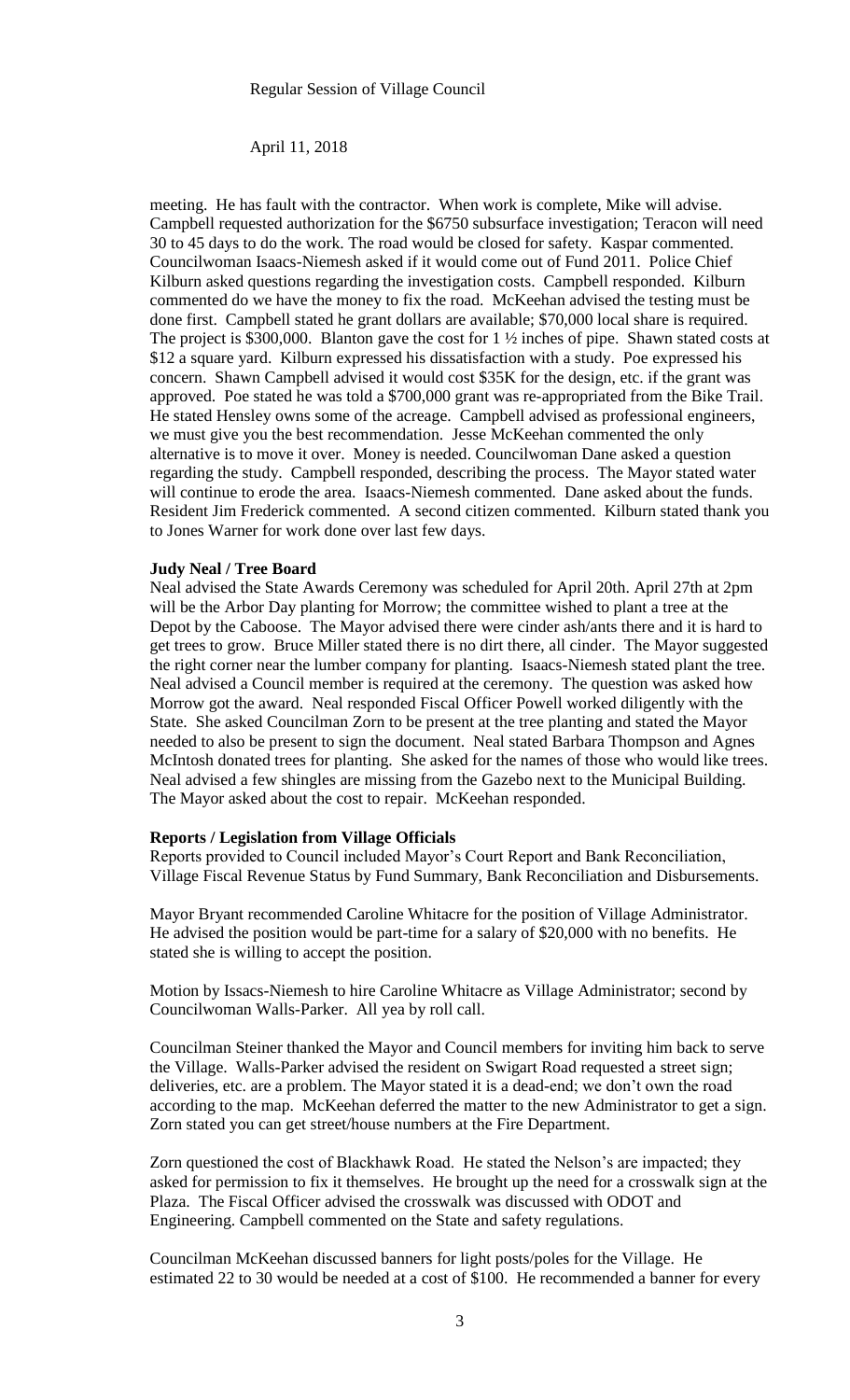April 11, 2018

third pole, with approximately 10 needed. The type of banner could be seasonal or another theme. Walls-Parker suggested Administrator Whitacre check for a possible grant. Jesse McKeehan suggested the number of donors needed be determined; people may want to participate with donations. Whitacre commented on the crowd funding suggestion.

## **Ralph Blanton / Vine Street**

Ralph Blanton discussed the Vine Street concern regarding the alley. He reported on the records researched and the findings. He advised 1992, 1993 and 1995 bore certain information. In 1995, Gossman presented a bid which included removing the pavement from said alley. The Village prepared the alley with the intention of vacating it, but failed to follow through with legislation. The Mayor stated he recalled the alley being vacated. Blanton stated the formal process needs to be started. Kaspar advised based on the status, a petition was needed; if contiguous consent of the owners is obtained, 3 property owners, the process may be possible. He advised he would need to look into the matter. Blanton stated Parker built a garage 25 years ago; the southwest corner of the garage is over the property line. Encroachments need to be cleared. He stated the property is sold but can't close. McKeehan stated the paperwork was not filed with Warren County. Bruce Miller stated surveys are needed. Kaspar commented on replating the property. Blanton discussed the description, stating the legal description needs to be changed. Bruce Miller stated Water Street is a problem; it was not followed through years ago. Isaacs-Niemesh stated owners are not paying riverfront tax. The Mayor stated Water Street is now under water. Miller stated the Point was transferred and has now been surveyed. Dane asked that Vine Street be discussed.

## **Reports / Legislation from Village Officials Reports Cont'd**

Kaspar read a pending Resolution for the purchase of Rock Salt for the coming season as emergency legislation.

Motion by McKeehan to suspend the rules and waive three readings of Resolution #6-18; second by Isaacs-Niemesh. All yea by roll call. Motion to adopt Resolution #6-18, authorizing the purchase of rock salt from Warren County for 2018 to 2019; second by Isaacs-Niemesh. All yea by roll call.

Kaspar read a pending Resolution to renew a contract with Rumpke Waste & Recycling, stating the current contract expired. Discussion followed. The Resolution was tabled.

### **Public Forum**

Miller stated pot holes are worse. He asked how much money is budgeted. The Mayor responded money is budgeted for Cold Patch; more will be purchased this week. The Mayor advised the Village was \$122,000 under budget compared to last year. Miller stated the flag at the Depot needs to be replaced. Mayor Bryant instructed the Public Works team to take the flag down by the end of the week. Miller stated Memorial Day is approaching. Mayor Bryant advised we were to order flags last year. Miller stated yard signs should be up for a Community Yard Sale. Miller asked to reserve space for the Car Show sign up; the Car Show is May 26th from 11am to 3pm. Discussion followed.

Jesse McKeehan asked if the Woodlands Devethe General Fund for many areas. Jesse McKeehan stated a lot of time was put into the Comprehensive Plan; after information was gathered, what has been done. You should talk with business owners; what does the Village want to see? He explained what he understood; discussed the fish hatchery and problems. Jesse McKeehan discussed Loveland and how they executed their plan. Mrs. Shump interjected she's working with Nolan in Warren County on the CRA. Jesse McKeehan, former Zoning Inspector, discussed B-2 Zoning and the storage facility on the old bar property. He added his concern regarding Flood Plane Management; will it raise the flow? He posed a question to Kaspar.

Mr. Shump advised he took old signs down and put up new ones around the Village. He asked the Mayor for the Morrow signs he took down at the Depot. The Mayor responded no.